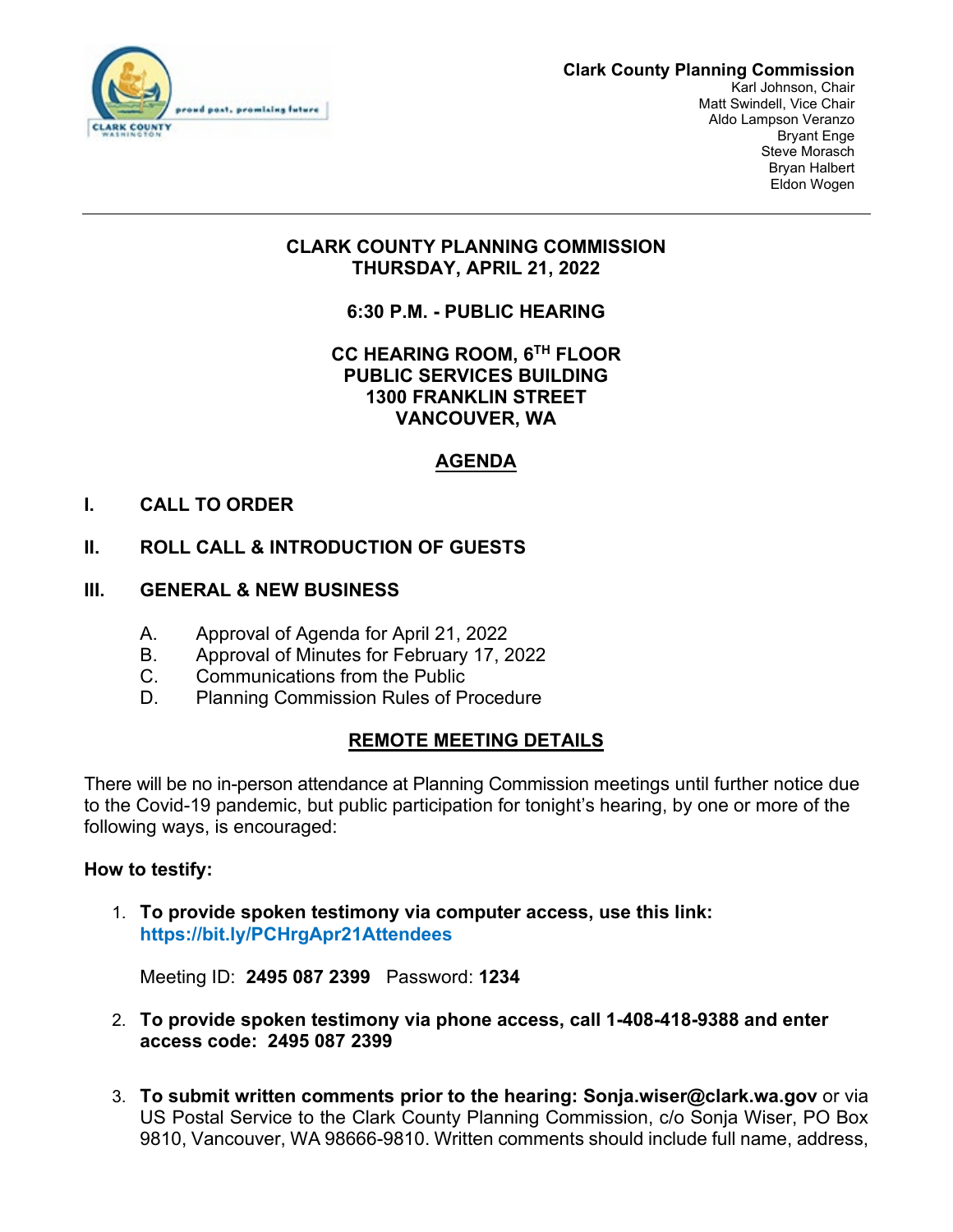city, zip code, and phone number to be included as parties of record. Staff would appreciate receiving comments at least 24 hours before the hearing to ensure that it is forwarded to the Planning Commissioners by the hearing. Written testimony may also be submitted for the record during the hearing.

If you prefer to watch and listen only:Livestream from your personal computer at **[www.cvtv.org](http://www.cvtv.org/)** or broadcast cable channel 23.

# **IV. PUBLIC HEARING ITEMS**

**A. Clark County Housing Options Study and Action Plan:** Clark County is responding to the need for a greater variety of housing options. The proposed Housing Options Study & Action Plan (HOSAP) identifies housing challenges within the unincorporated Vancouver Urban Growth Area and includes recommended strategies as solutions to support a wider range of housing options affordable to a variety of household incomes. The strategies are recommendations only and will require County Council direction to move forward with implementation. Many of the strategies require a separate legislative approval process to be implemented. Other strategies are administrative and could be implemented immediately upon County Council direction.

**Staff Contact: Jacqui Kamp, [Jacqui.Kamp@clark.wa.gov](mailto:Jacqui.Kamp@clark.wa.gov) or (564) 397-4913**

- **V. OLD BUSINESS**
- **VI. NEW BUSINESS**

### **VII. COMMENTS FROM MEMBERS OF THE PLANNING COMMISSION**

#### **VIII. ADJOURNMENT**

#### **STAFF REPORT AND RECOMMENDATIONS:**

The staff report, related materials, hearing agenda, and detailed instructions on how to provide testimony will be available 15 days prior to the hearing date on the county's web page at **[www.clark.wa.gov/pc.](https://gcc02.safelinks.protection.outlook.com/?url=http%3A%2F%2Fwww.clark.wa.gov%2Fpc&data=02%7C01%7CSharon.Lumbantobing%40clark.wa.gov%7Cbedd6cb53948469812e408d821d55f47%7C389c6904b0734843a92d4a72a350cf02%7C1%7C0%7C637296547591153796&sdata=v18D1SjhpqHDY8hmfIxozwymQU6mCO%2BFA00lXkoxZOk%3D&reserved=0)** If you are unable to access these documents, please contact the clerk of the commission, Sonja Wiser, at [Sonja.Wiser@clark.wa.gov](mailto:Sonja.Wiser@clark.wa.gove) or 564.397.4558.